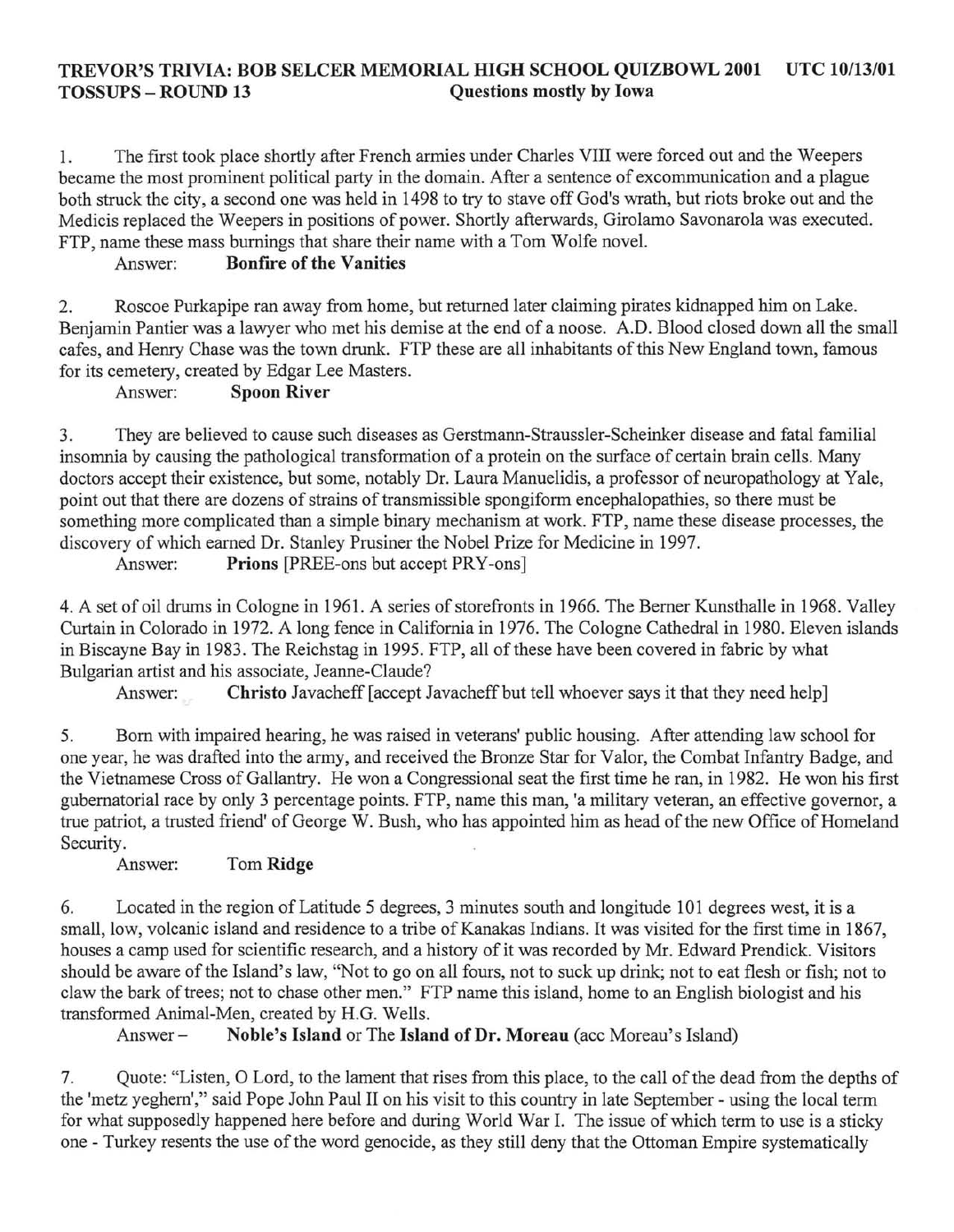# **TREVOR'S TRIVIA: BOB SELCER MEMORIAL HIGH SCHOOL QUIZBOWL 2001 UTC 10/13/01**

eliminated the population of this country as their empire was collapsing. FTP, identify this central Asian nation who more recently has engaged in a war with Azerbaijan.

Answer: **Armenia** [prompt on early buzz with the Pope]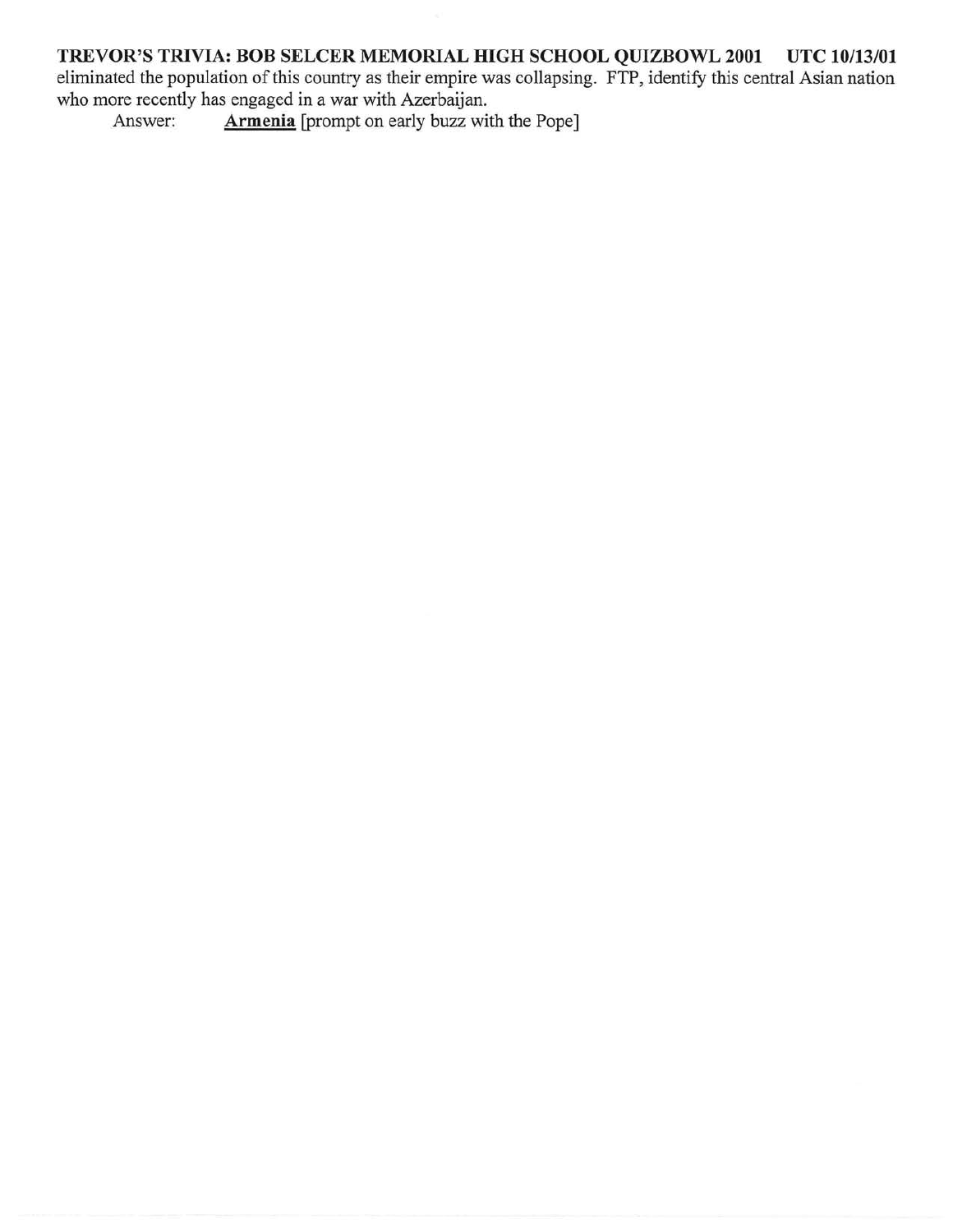**TREVOR'S TRIVIA: BOB SELCER MEMORIAL HIGH SCHOOL QUIZBOWL 2001 UTC 10/13/01**  8. It is divided into color-coded sectors. Red for commercial activity, Gray for industrial, Yellow for cargo bays, Green for the Ambassadorial wing, and Blue for the docking bays and med-lab. "Down Below" refers to the underdeveloped areas beneath its main deck which is home to the "lurkers". FTP name this space station, in orbit around Epsilon 3, "man's last, best hope for peace".

### Answer: **Babylon 5**

9. The first element discovered by means of its radioactivity, it was found in pitchblende in 1898. The scientist who discovered it, though living in France, named it for her native country. FTP, name this element discovered by Marie Curie whose atomic number is 84 and whose symbol is Po.

### Answer: **polonium**

10. The author of this book admits that part of her inspiration came from activities at the Facet of Divinity Church, an institution dedicated to seances in which the congregation enjoys extramarital relations with "spirits". Critics claim that the book is too rigid, as the states presented within do not necessarily occur in strict order, but sometimes re-appear, regress, or occur simultaneously, and that the general principles can deal with other types of grief. FTP, name this best-seller by Elisabeth Kubler-Ross.

## Answer: **On Death and Dying**

11. The Prince's armies were outnumbered nearly two to one, had few cannon, and a strong wind blew sleet right into their faces. With Hanoverian cannonballs raining down, the Prince, in his first ever military command, refused to let his soldiers charge the enemy, thereby depriving them of the only tactic they were trained in. The Prince's armies were trapped behind a stone wall, and the Duke of Cumberland forced Prince Charles to flee within an hour. FTP, name this battle of 1745, the last fought on the mainland of Britain, which ended the Jacobite rebellion.

### Answer: **Culloden** Moor

12. Most exist between 10 to the negative 8th and 10 to the negative  $6<sup>th</sup>$  seconds. Xi, Eta, Sigma, and Lambda particles are among them, but not Tau particles. Pions and kaons are included, as are protons and neutrons, while photons and leptons are not. FTP, what class of particles contains multiple quarks and is the focus of the upcoming LHC at CERN?

### Answer: **hadrons**

13. He was a school bandmate of David Bowie, and they would often play Buddy Holly songs together at lunch. At 16, he was recruited to be the lead singer of The Herd, but later left the group to form Humble Pie with Steve Marriott. He went solo in 1971, and appeared in the 1978 film Sgt. Pepper's Lonely Hearts Club Band as Billy Shears. After a mildly successful 1980's, he returned to the public eye as the guitarist on Bowie's Glass Spider World Tour. FTP, name this master of the talk-box, best known for a 1976 album in which he "Comes Alive!"

### Answer: Peter **Frampton**

14. In the first part, King Agamemnon of Mycenae returns home after conquering Troy, unaware that he has been cursed by the gods for earlier misdeeds. Shortly after coming home, he is killed by his wife Clytemnestra and her lover, Aegisthus. Aegisthus then takes over the throne. In the second play, Clytemnestra and Aegisthus are murdered by her son, Orestes, acting on the instructions of the gods. In the final play, Orestes, after being hounded by the avenging Furies, is absolved of guilt before the court of the Areopagus. FTP, name this only existing Greek trilogy, written by Aeschylus.

### Answer: **Oresteia**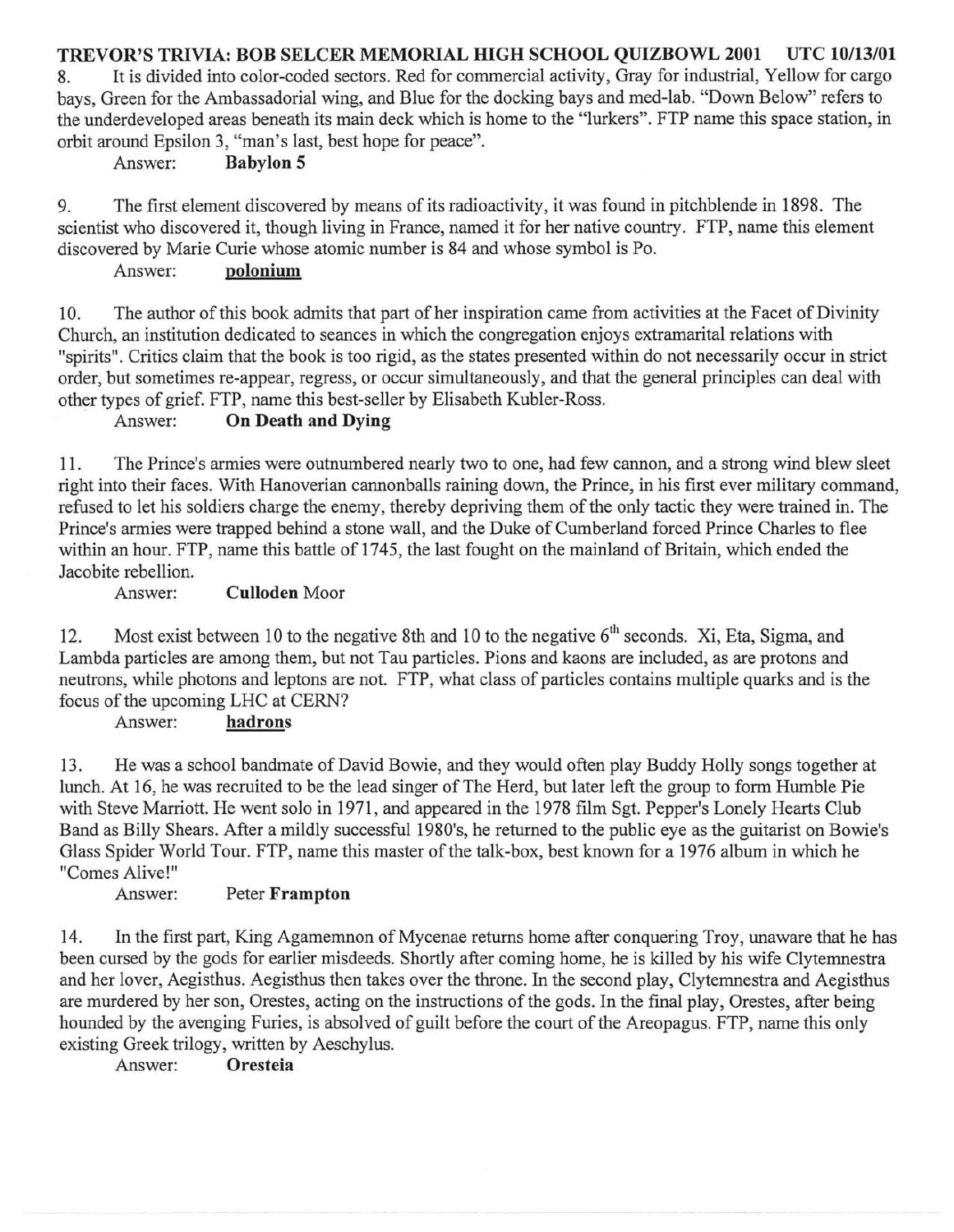### **TREVOR'S TRIVIA: BOB SELCER MEMORIAL HIGH SCHOOL QUIZBOWL 2001 UTC 10/13/01**

15. Born on August 17, 1601 in Beaumont-de-Lomagne, France, he investigated maxima and minima by considering when the tangent to the curve was parallel to the x-axis and later wrote to Descartes giving the method essentially as used today, or finding extrema by calculating when the derivative was O. Because of this work, Lagrange stated that he considered this man to be the inventor of calculus. FTP name this man, whose name resurfaced in 1993 when Andrew Wiles finally proved his last theorem.

Answer: Pierre de **Fermat** 

16. After spending eight years in Congress, he lost the election for New York governor in 1844. He was a follower of Thurlow Reed in the Anti-Masonic Party, and grew to support Henry Clay. After the Fugitive Slave Act destroyed the Whig party, he ran with the Know-Nothings in 1856. FTP, name the 13th President of the U.S., who filled in for Zachary Taylor.

Answer: Millard **Fillmore** 

17. A tutor for many years in the Cavendish family, he was friends with Galileo. The author of De Corpore Politico and Behemoth, he believed that people are driven by the "right to self-preservation." In 1640, after his political writings had brought him into disfavor with the parliamentarians, he went to France, where he was tutor to the exiled Prince Charles. He pessimistically believed that human life in a state of nature was "solitary, poor, nasty, brutish, and short." FTP, identify this author of Leviathan.

Answer: Thomas **Hobbes** 

18. Ground types of these are formed by a thin, uneven layer of material deposited beneath the ice or at its edge as the ice margin retreats. Recessional varieties are created when retreating ice pauses for a long time. Lateral ones are formed by rock fragments that have rolled onto the ice from nearby slopes. Medial varieties are caused by the merging of two ice sheets, and terminal ones come at the furthest extent of ice. FTP, name these rows of debris associated with glaciers.

Answer: **Moraines** 

*19. The Joke. Farewell Waltz. Slowness. The Book of Laughter and Forgetting.* FTP, name the Czechborn author of these works, as well as *The Unbearable Lightness of Being.* 

Answer: Milan **Kundera** 

20. The Great Temple was located within its precincts and was composed of two pyramids, each representing a sacred mountain. Around it lay *chinampas,* small floating islets on which much of the city's food was grown, and the city itself sat in the midst of Lake Texcoco and was connected to the mainland by four sixmile causeways. FTP name the capital of the Aztec Empire, captured by Hernan Cortes in 1521 after he had assassinated the emperor Moctezuma

### Answer: **Tenochtitlan**

21. Article One is titled "How Business is Conducted in Deliberative Assemblies." Article II is "General Classification of Motions." Article III is "Privileged Motions." Article IV is "Incidental Motions." Article V is "Subsidiary Motions." Article VI is "Some Main and Unclassified Motions." Article VII is "Debate," and Article VIII is "Vote." FTP, identify these articles governing voting bodies, the standard guide for parliamentary procedure.

Answer: **Robert's Rules** of Order